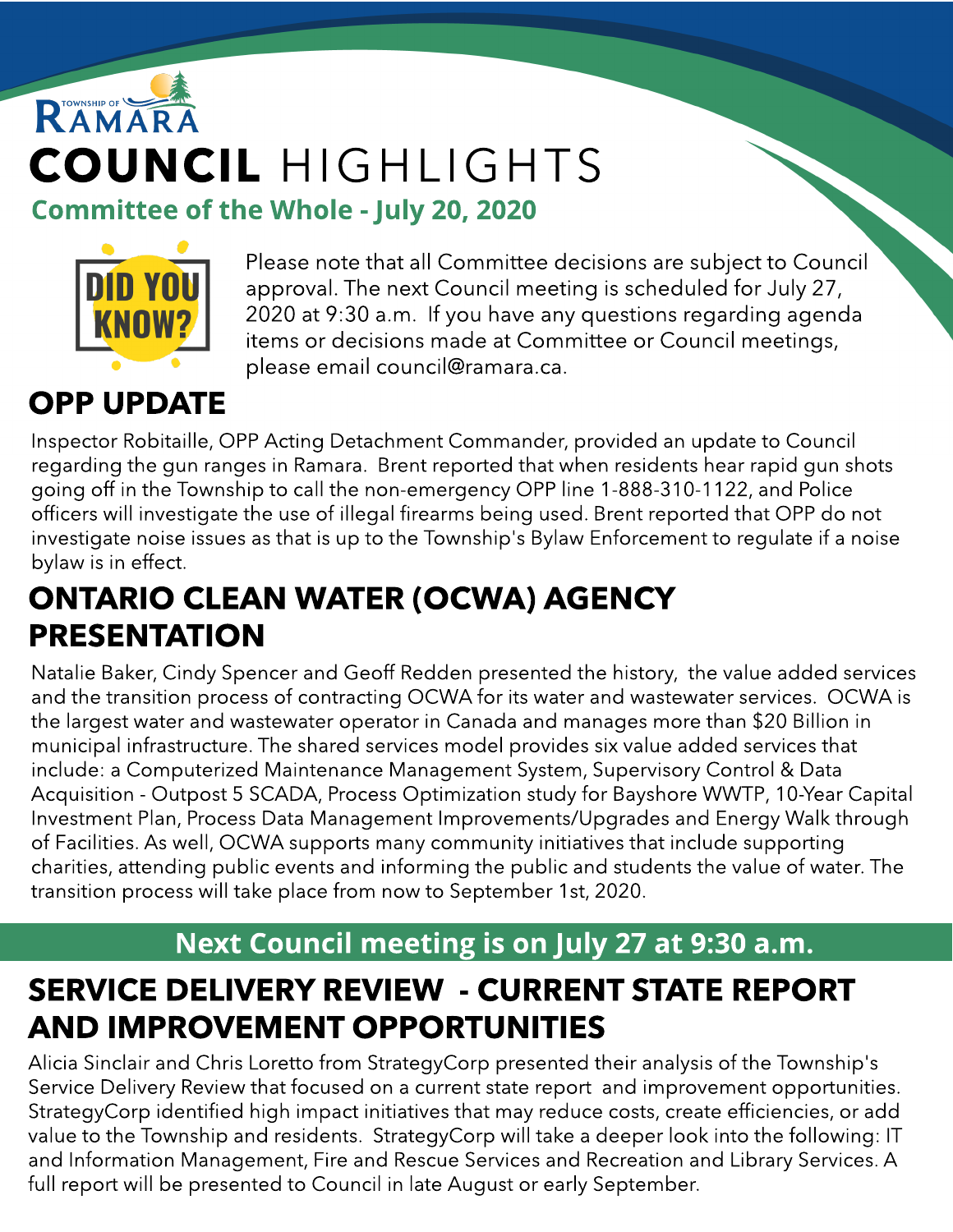#### PROPOSED AMENDMENT 1 TO A PLACE TO GROW:GROWTH PLAN FOR THE GREATER GOLDEN HORSESHOE (2019)

Committee approved to write a letter requesting the Township of Ramara be excluded from the restrictions presented in the Growth Plan for the Greater Golden Horseshoe and schedule a formal meeting with the Minister of Municipal Affairs.

### MANDATORY SEPTIC RE-INSPECTION PROGRAM

Committee approved for the Township to contract Tatham Engineering to complete the 150 inspections remaining for the year 2020. At this time, the discretionary septic re-inspection program will resume in 2021.

#### **[Click](https://ramara.civicweb.net/portal/) [here](https://ramara.civicweb.net/portal/) [for](https://ramara.civicweb.net/portal/) [full](https://ramara.civicweb.net/portal/) [Council](https://ramara.civicweb.net/portal/) [Agenda](https://ramara.civicweb.net/portal/) [and](https://ramara.civicweb.net/portal/) [Minut](https://ramara.civicweb.net/portal/)es**

#### CONTROLLING GUN RANGES IN RAMARA

Committee wants to know how they can ban or control gun ranges in Ramara. Planning Supervisor and Zoning Administrator, Deb McCabe, reported that in our current Official Plan, having a gun range is a permitted use and that Council would not make the decision on whether the site plan is approved or not. The site plan process is not a public process, so the public or Council cannot give their approval. John Pinsent, our CAO, reported that they will investigate a process for a public meeting and that next week a memo will be brought to Council outlining the benefits and limitations of having an electronic public meeting with the amount of residents who would want to be involved.

### FOUR-WAY STOP AT SIDEROAD 15 AND CON B

Committee approved a four-way stop at Sideroad 15 and Concession Road B. Council will need to pass the bylaw at the next meeting Council meeting on July 27th, 2020 and then staff will need to start the process of installing a sign that includes: ordering locates, signs and installing signage.

#### SHOREWALL PROCESS

Committee approved to amend the Shorewall Bylaw to delegate an Appeals Committee that would hear appeals respecting the Shorewall Bylaw. Committee also approved new process and procedures on Shorewall inspection and replacement timelines and fees.

#### WARD BOUNDARY REVIEW **[Click](https://ramara.civicweb.net/portal/) [here](https://ramara.civicweb.net/portal/) [for](https://ramara.civicweb.net/portal/) [Count](https://www.simcoe.ca/dpt/ccd/newsletters)y [Council](https://www.simcoe.ca/dpt/ccd/newsletters) [Highlight](https://www.simcoe.ca/dpt/ccd/newsletters)s**

The Mayor asked where the Township stood on the Ward Boundary Review project. The Township's Clerk, Jennifer Connor, reported that within the next month a Request for Proposal will be going out in order for the review to take place in late 2020 early 2021. This review ensures that the municipal boundaries are aligned with population growth within the set boundaries to ensure that residents are fairly represented. This review will need to take place before the next election in October 2022.